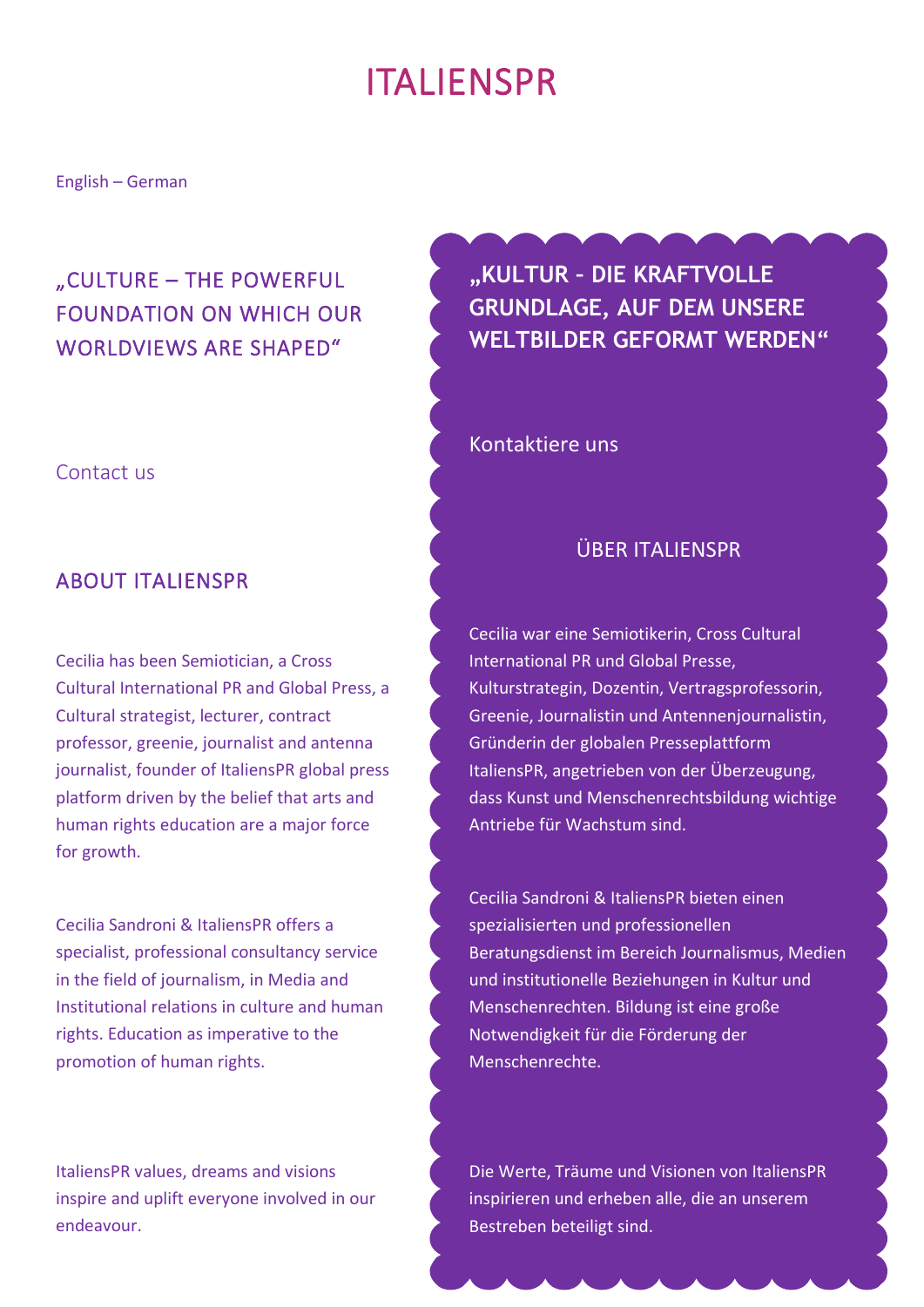For ItaliensPR, Culture is the most important tool for peace and stability in the world and costitutes the set of values that gives meaning to the community and therefore Culture diplomacy and Heritage create a network intercultural connections among humans.

Cultural diplomacy represents one of the most advanced and articulated forms of soft power: through the sharing and exchange of ideas, values, languages and artistic practices, the promotion of dialogue, respect for diversity and mutual understanding between peoples and nations, in support of wider action of political and economic cooperation at international level.

Our vision addresses actions and helps people to realize them. ItaliensPR enhances your brand messaging, making it attractive for new seed investment.

Here we are. A platform for global professionals on the move to support, to inspire, to connect each other on professional opportunities.

Our team is made up of highly talented multi-disciplinary and multi-cultural professionals, capable of processing, producing and promoting highly complex international projects and initiatives.

Integrity, truth, inspiration, innovation, ethical communication are our driving forces. We think differently, we deliver consistently building customer loyalty. Because we make our missions meaningful. News from Italienspr platform the definitive source for Independent cross-cultural journalism from every corner of the globe.

Für ItaliensPR ist Kultur das wichtigste Instrument für Frieden und Stabilität in der Welt und bildet die Werte, die der Gemeinschaft Sinn geben. Daher schaffen Kulturdiplomatie und Kulturerbe ein Netzwerk interkultureller Verbindungen zwischen Menschen.

Kulturdiplomatie stellt eine der fortschrittlichsten und am weitesten artikulierten Formen der Soft Power dar: durch das Teilen und dem Austausch von Ideen, Werten, Sprachen und künstlerischen Praktiken, die Förderung des Dialogs, die Achtung der Vielfalt und das gegenseitige Verständnis zwischen Völkern und Nationen zur Unterstützung umfassendere Aktion der politischen und wirtschaftlichen Zusammenarbeit auf internationaler Ebene.

Unsere Vision befasst sich mit Handlungen und hilft Menschen sie zu verwirklichen. ItaliensPR verbessert Ihre Markenbotschaft um sie damit anziehender für neue Seed-Investitionen zu machen.

Hier sind wir. Eine Plattform für globale Fachleute, die unterwegs sind um sich gegenseitig zu unterstützen, zu inspirieren und sich über berufliche Möglichkeiten miteinander zu verbinden.

Unser Team besteht aus hochtalentierten, multidisziplinären und multikulturellen Fachleuten, die in der Lage sind hochkomplexe internationale Projekte und Initiativen zu bearbeiten, zu produzieren und zu fördern.

Integrität, Wahrheit, Inspiration, Innovation und ethische Kommunikation sind unsere treibenden Kräfte. Wir denken anders, wir liefern konsequent den Aufbau von Kundentreue. Weil wir unseren Missionen Bedeutung verleihen. Nachrichten von der ItaliensPR-Plattform, der maßgeblichen Quelle für unabhängigen interkulturellen Journalismus aus allen Teilen der Welt.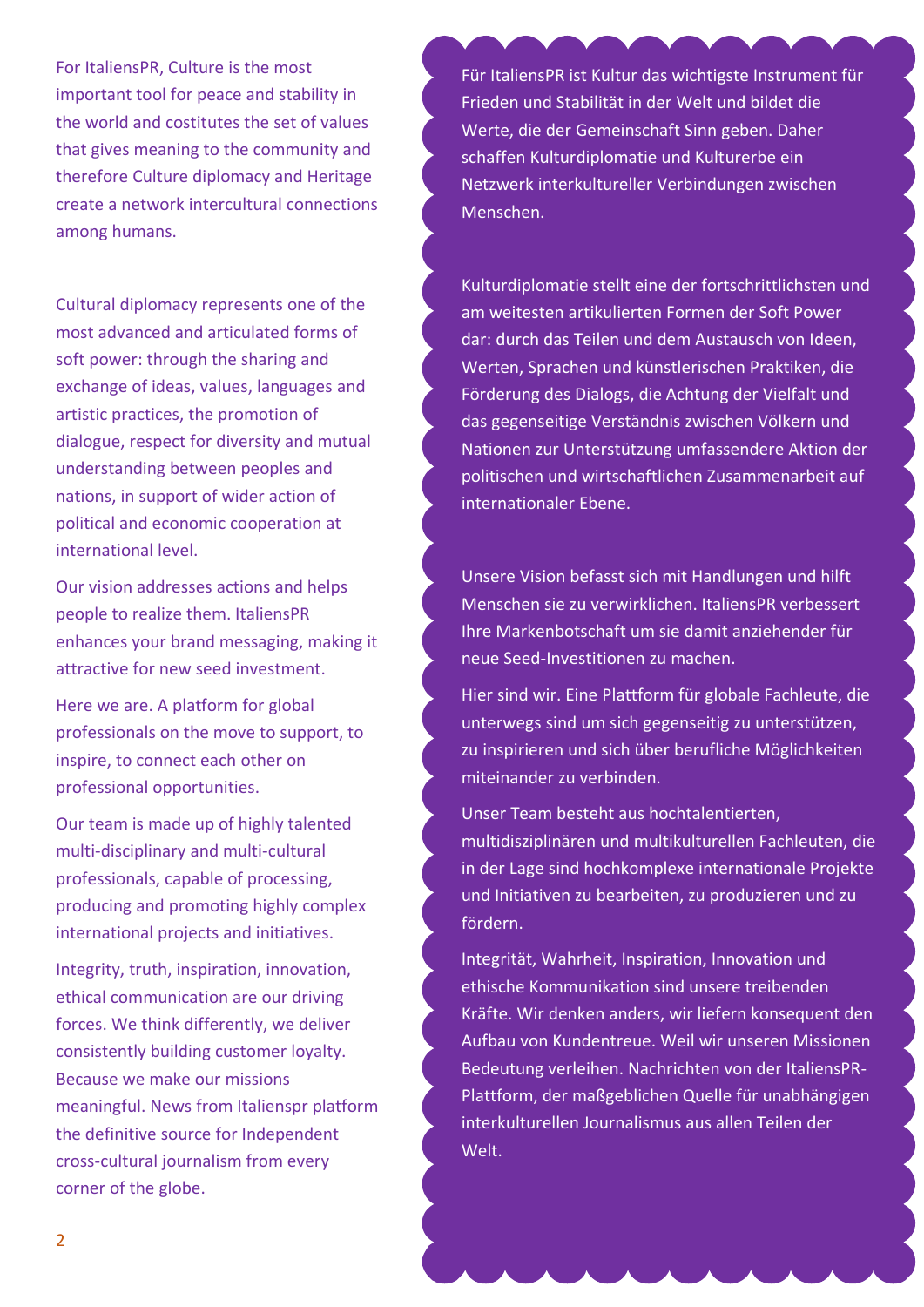# CECILIA SANDRONI

# *CROSS CULTURAL INTERNATIONAL PR & GLOBAL PRESS*

After graduating with honors in foreign languages and literature and earning a degree of Master in Semiotics of Theatre with a thesis in Elizabethan Theatre at the Shakespeare Centre in Stratford-upon-Avon, Cecilia immediately began her career in the international scene. Organizing conferences for professionals in London, New York, Montreal, Toronto, Frankfurt and Buenos Aires, acquiring along the way a network of top executive contacts in the culture and performance fields.

Cecilia Sandroni work encompasses many different aspects of media work – she has been PR & Press Officer for cultural events such as the Florence Biennale, where she collaborates with Vittorio Storaro, Dante Ferretti, Gabriella Pescucci, Oliviero Toscani and Leonardo Mondadori. For a number of years, from 1999, she was a consultant for Italia Cinema collaborating with UK Film Council, where she oversaw its connections with different Italian companies, including Istituto Luce and Cinecittà Holding.

*KULTURÜBERGREIFENDE INTERNATIONALE PR & GLOBALE PRESSE*

Nach ihrem Abschluss mit Auszeichnung in Fremdsprachen und Literatur und dem Erwerb eines Masters in Semiotik des Theaters mit einer Abschlussarbeit im Elizabethan Theatre am Shakespeare Center in Stratford-upon-Avon, begann Cecilia sofort ihre Karriere in der internationalen Szene. Sie organisierte Konferenzen für Fachleute in London, New York, Montreal, Toronto, Frankfurt und Buenos Aires, dabei baute sie ein Netzwerk von Top-Executive-Kontakten in den Bereichen Kultur und Performance auf.

Die Arbeit von Cecilia Sandroni umfasst viele verschiedene Aspekte der Medienarbeit – sie war PR- und Pressesprecherin für kulturelle Veranstaltungen, wie die Florenz Biennale, wo sie mit Vittorio Storaro, Dante Ferretti, Gabriella Pescucci, Oliviero Toscani und Leonardo Mondadori zusammenarbeitete. Ab 1999 war sie mehrere Jahre lang Beraterin für Italia Cinema und arbeitete mit dem UK Film Council zusammen, wo sie dessen Verbindungen zu verschiedenen italienischen Unternehmen, darunter Istituto Luce und Cinecittà Holding, beaufsichtigte.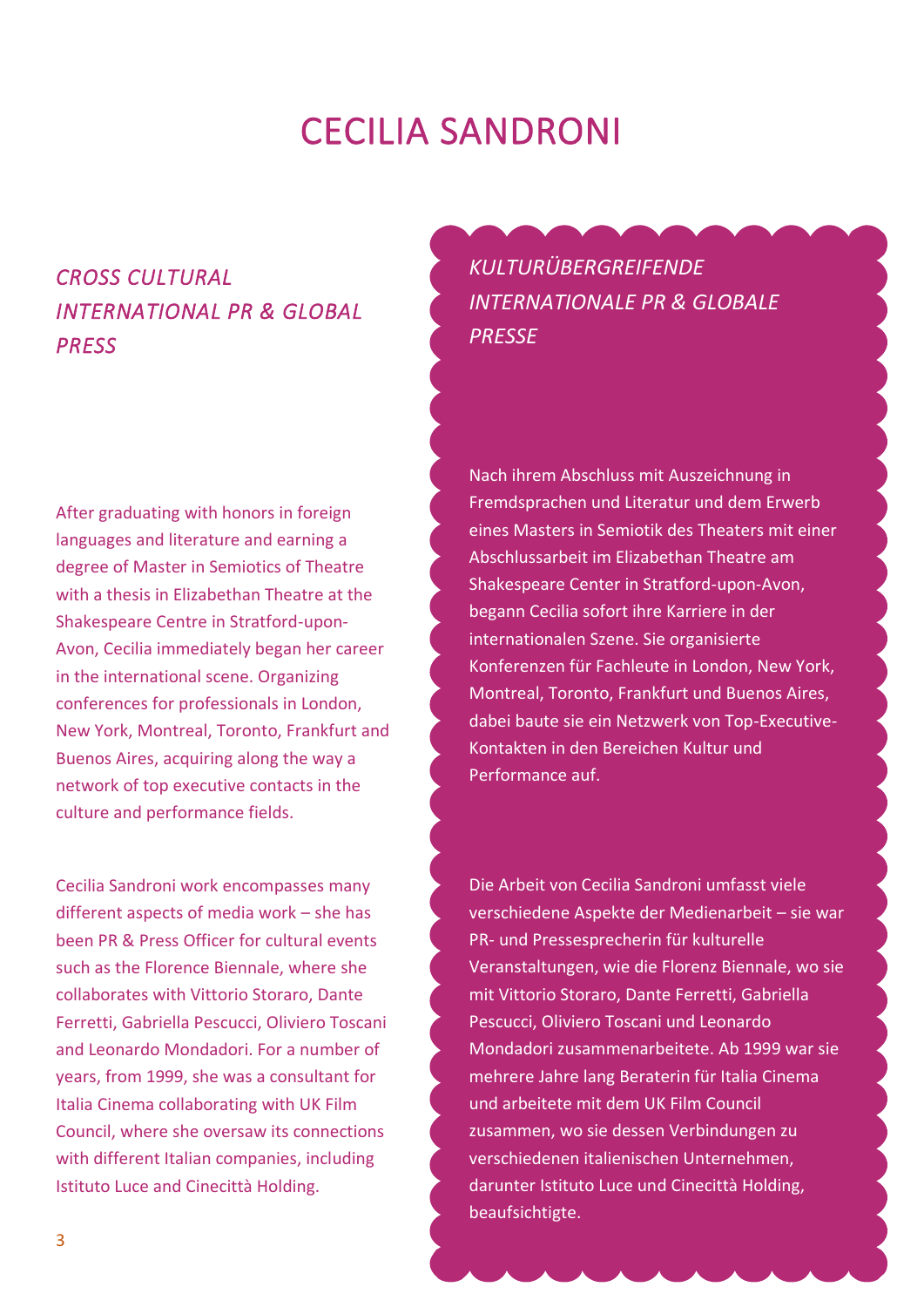In the same period, she was a consultant for various festivals, programs and exhibitions, including International and National Film Festivals. These experiences solidified her collaboration with the most important companies in the field and their leading players.

From 2003 to 2007, Sandroni managed the public relations of the prestigious Alinari archive and the National Museum of Photography in Florence, for which she was the creator and organizer of several exibitions, publications & academic courses, including "Cammina, cammina," with the support of UNICEF and the President of the Republic of Italy, and "Ritratti" and "Figli d'Italia," also supported by the President of the Italian Republic.

Cecilia Sandroni organized the itinerary/exhibition for the Historical Archives of the European Union in Villa Salviati in Florence, which was inaugurated by the President of the Republic Giorgio Napolitano.

From 2007 to 2013, she managed the foreign relations for many international exhibitions and events, such as "Verso Expo Milano 2015".

From 2012 Cecilia Sandroni was behind the campaign "Adopt a Work of Art" at the Museo degli Innocenti in Florence and while there, she also oversaw the creation of the Public Relations of the Istituto degli Innocenti.

Im gleichen Zeitraum war sie Beraterin für verschiedene Festivals, Programme und Ausstellungen, darunter internationale und nationale Filmfestivals. Diese Erfahrungen festigten ihre Zusammenarbeit mit den wichtigsten Unternehmen der Branche und ihren führenden AkteurInnen.

Von 2003 bis 2007 leitete Sandroni die Öffentlichkeitsarbeit des renommierten Alinari-Archivs und des Nationalmuseums für Fotografie in Florenz, für das sie mehrere Ausstellungen, Veröffentlichungen und akademische Kurse erstellt und organisiert hat, darunter "Cammina, cammina", mit der Unterstützung von UNICEF und dem Präsidenten der Republik Italien, sowie "Ritratti" und "Figli d'Italia", ebenfalls unterstützt vom Präsidenten der Italienischen Republik.

Cecilia Sandroni organisierte den Rundgang/die Ausstellung für das Historische Archiv der Europäischen Union in der Villa Salviati in Florenz, die vom Präsidenten der Republik, Giorgio Napolitano, eingeweiht wurde.

Von 2007 bis 2013 leitete sie die Auslandsbeziehungen für viele internationale Ausstellungen und Veranstaltungen, wie z. B. "Verso Expo Milano 2015".

Ab 2012 leitete Cecilia Sandroni die Kampagne "Adopt a Work of Art" im Museo degli Innocenti in Florenz und leitete dort auch den Aufbau der Öffentlichkeitsarbeit des Istituto degli Innocenti.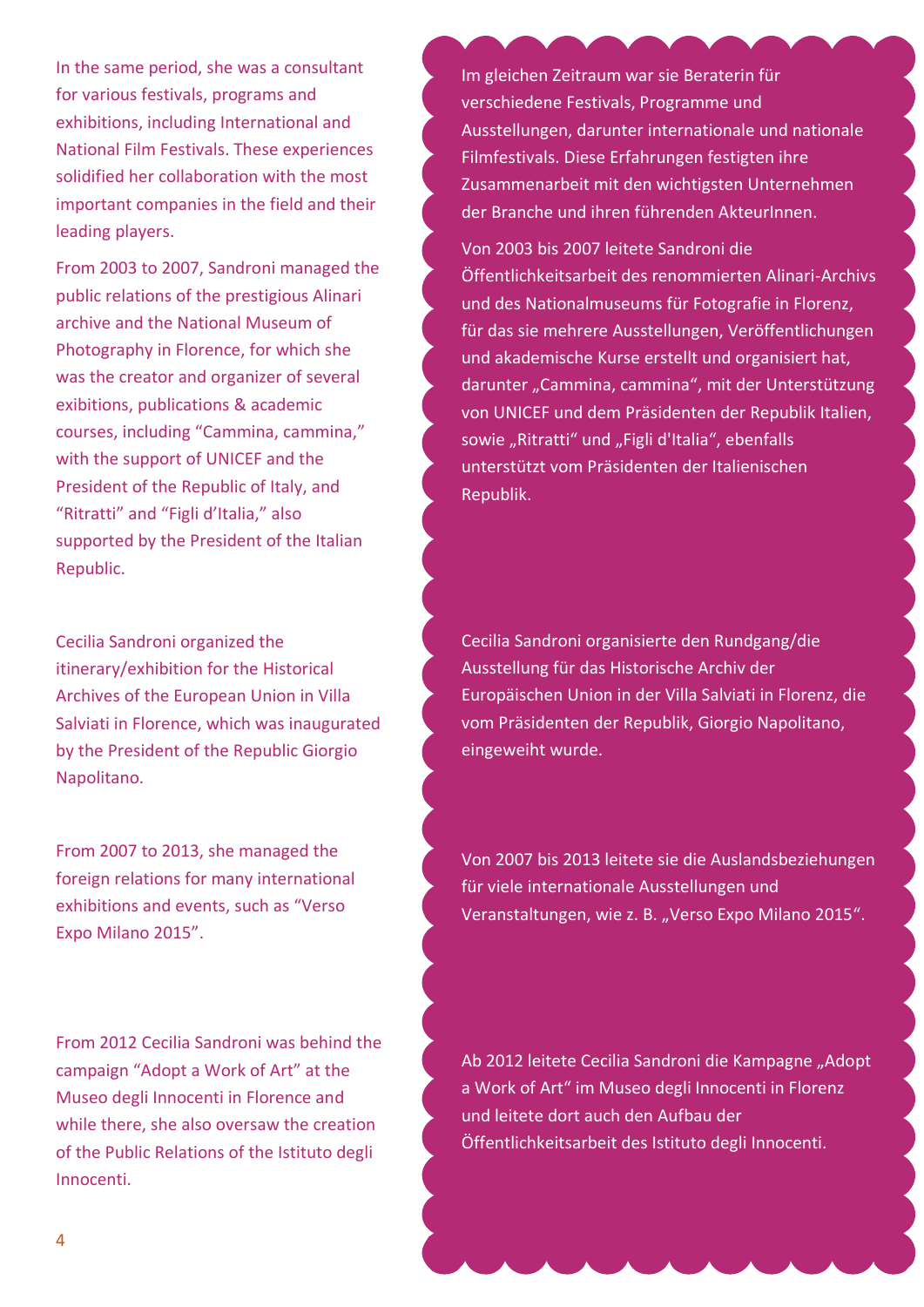From 2013 to 2015, she was the International Public Relations Manager for the pilot project "Toscana Resort Castelfalfi" by TUI AG, a world leader in the tourism sector: an investment of 250 million euro. In 2016 Sandroni served as Advisor for the American Presidential elections.

In addition to PR and the significant work in different cultural fields since 2009 Cecilia Sandroni also worked in the sphere of social awareness, which culminated in 2017 with her acting as the "antenna journalist" for OSCE.

Over the years, one prestigious role has followed another, including the International PR for the restoration project of the Church of the Nativity in Bethlehem in 2016-2017. The film Restoring the Sky, part of the worldwide communications campaign, won the 2017 "Globo d'Oro" the Foreign Press award, by a jury of international journalists.

Cecilia Sandroni was then chosen to assist with communications within Italy and for the European Events of "The Student Hotel," a project inspired by the European "concept hotel": an investment of 700 million euro in Italy. The Student Hotel co-living, co-working business model provides a unique hybrid destination for a fast-growing international community. The group plans to have 65 properties.

Von 2013 bis 2015 war sie International Public Relations Manager für das Pilotprojekt "Toscana Resort Castelfalfi" der TUI AG, einem weltweit führenden Unternehmen der Tourismusbranche: mit einer Investition von 250 Millionen Euro. 2016 war Sandroni als Berater für die amerikanischen Präsidentschaftswahlen tätig.

Neben der PR und der bedeutenden Arbeit in verschiedenen kulturellen Bereichen war Cecilia Sandroni seit 2009 auch im Bereich des sozialen Bewusstseins tätig, was 2017 in ihrer Tätigkeit als "Antennenjournalistin" für die OSZE gipfelte.

Im Laufe der Jahre folgte eine prestigeträchtige Rolle auf die Andere, darunter die Internationale PR für das Restaurierungsprojekt der Geburtskirche in Bethlehem in den Jahren 2016- 2017. Der Film "Restoring the Sky," Teil der weltweiten Kommunikationskampagne, gewann 2017 den "Globo d'Oro", den Foreign Press Award, von einer Jury aus internationalen Journalisten.

Cecilia Sandroni wurde dann ausgewählt, um die Kommunikation innerhalb Italien und die europäischen Veranstaltungen von "The Student Hotel" zu unterstützen, einem Projekt, das vom europäischen "Konzepthotel" inspiriert ist: eine Investition von 700 Millionen Euro in Italien. Das Co-Living- und Co-Working Geschäftsmodell vom Student Hotel bietet ein einzigartiges hybrides Reiseziel für eine schnell wachsende internationale Gemeinschaft. Die Gruppe plant 65 Besitzungen zu haben.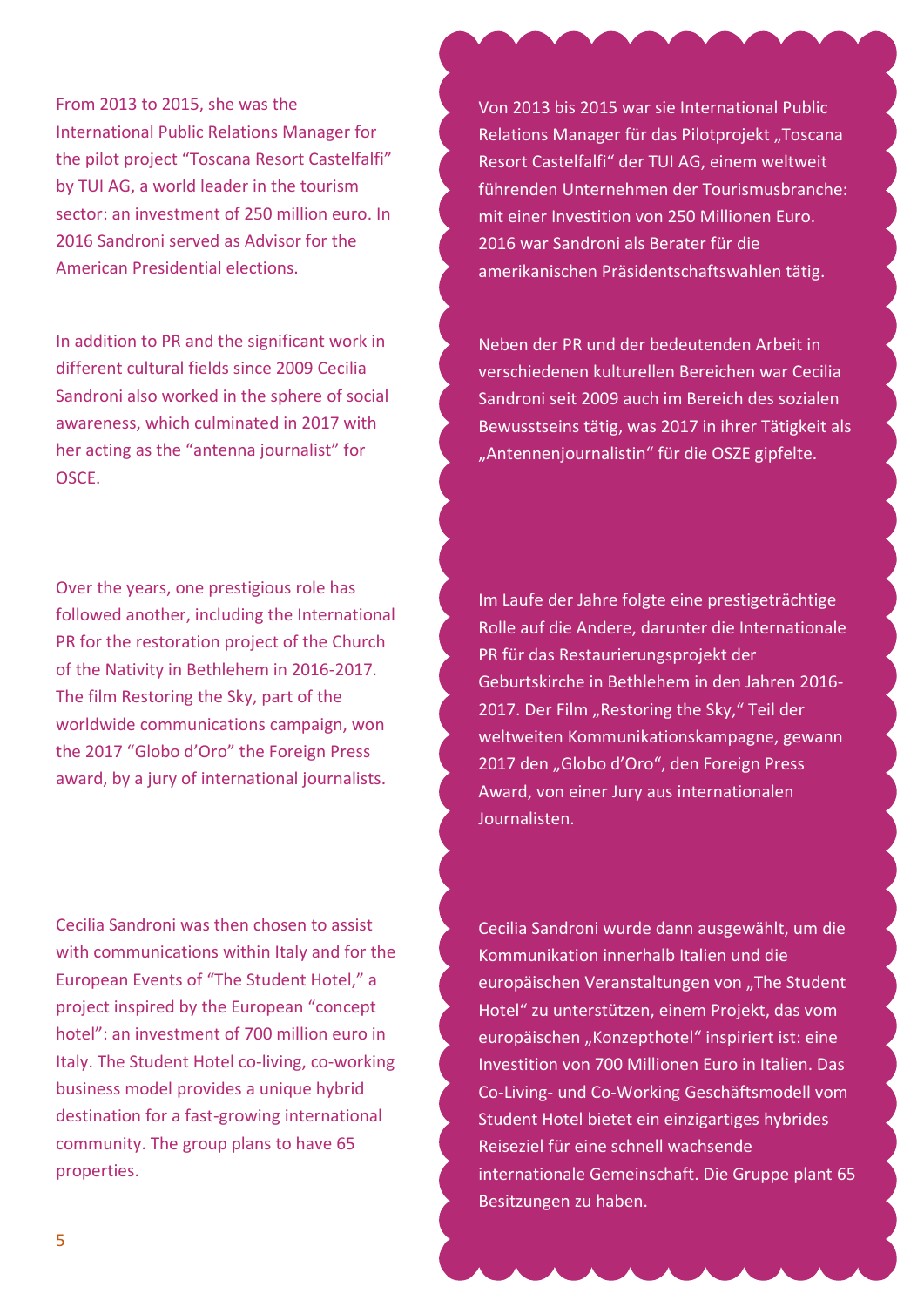Finally, she began her collaboration with the Fondazione Franco Zeffirelli, for which Sandroni has directed the worldwide communications activity in the lead up to the inauguration of the Franco Zeffirelli International Centre for the Performing Arts in Florence in July 2017.

For the Franco Zeffirelli Foundation, she was the International PR. For the celebrations of the 140th anniversary of diplomatic relations between Bulgaria and Italy, as well as the 140 years since Sofia became the capital of Bulgaria, partner of the project "Bulgaria through the mirror of time" as Italienspr. Global Communication of PAFF!. Member of the Foreign Press Club of Rome.

Cecilia Sandroni is corresponding for national and international newspapers. Cecilia is Press member of the Antonino Caponnetto Foundation, and supporter of many beneficence organisations, like Milano 25 Onlus.

She runs ItaliensPR founded in 2015 in Berlin. Omcom 2021 Award for information. In 2022 PR for the national participation of the Republic of Bulgaria in the 59th Venice Biennale of Art in Italy.

For more information visit the Linkedin profile.

Schließlich begann sie ihre Zusammenarbeit mit der Fondazione Franco Zeffirelli, wofür Sandroni die weltweiten Kommunikationsaktivitäten leitete im voraus zur Einweihung des Franco Zeffirelli International Center for the Performing Arts in Florenz im Juli 2017.

Für die Franco-Zeffirelli-Stiftung war sie die Internationale PR. Anlässlich des 140-jährigen Jubiläums der diplomatischen Beziehungen zwischen Bulgarien und Italien, sowie des 140-jährigen Bestehens Sofias als Hauptstadt Bulgariens, Partner des Projekts "Bulgarien im Spiegel der Zeit" als Italienspr. Globale Kommunikation von PAFF! Mitglied des Foreign Press Club in Rome.

Cecilia Sandroni ist Korrespondentin für nationale und internationale Zeitungen. Cecilia ist Pressemitglied der Antonino Caponnetto Foundation und Unterstützerin vieler Wohltätigkeitsorganisationen, wie Milano 25 Onlus.

Sie leitet die 2015 in Berlin gegründete ItaliensPR, erhielt den Omcom 2021 Award für Information und war in 2022 PR für die nationale Teilnahme der Republik Bulgarien an der 59. Kunstbiennale Venedig in Italien.

Weitere Informationen finden Sie im Linkedin-Profil.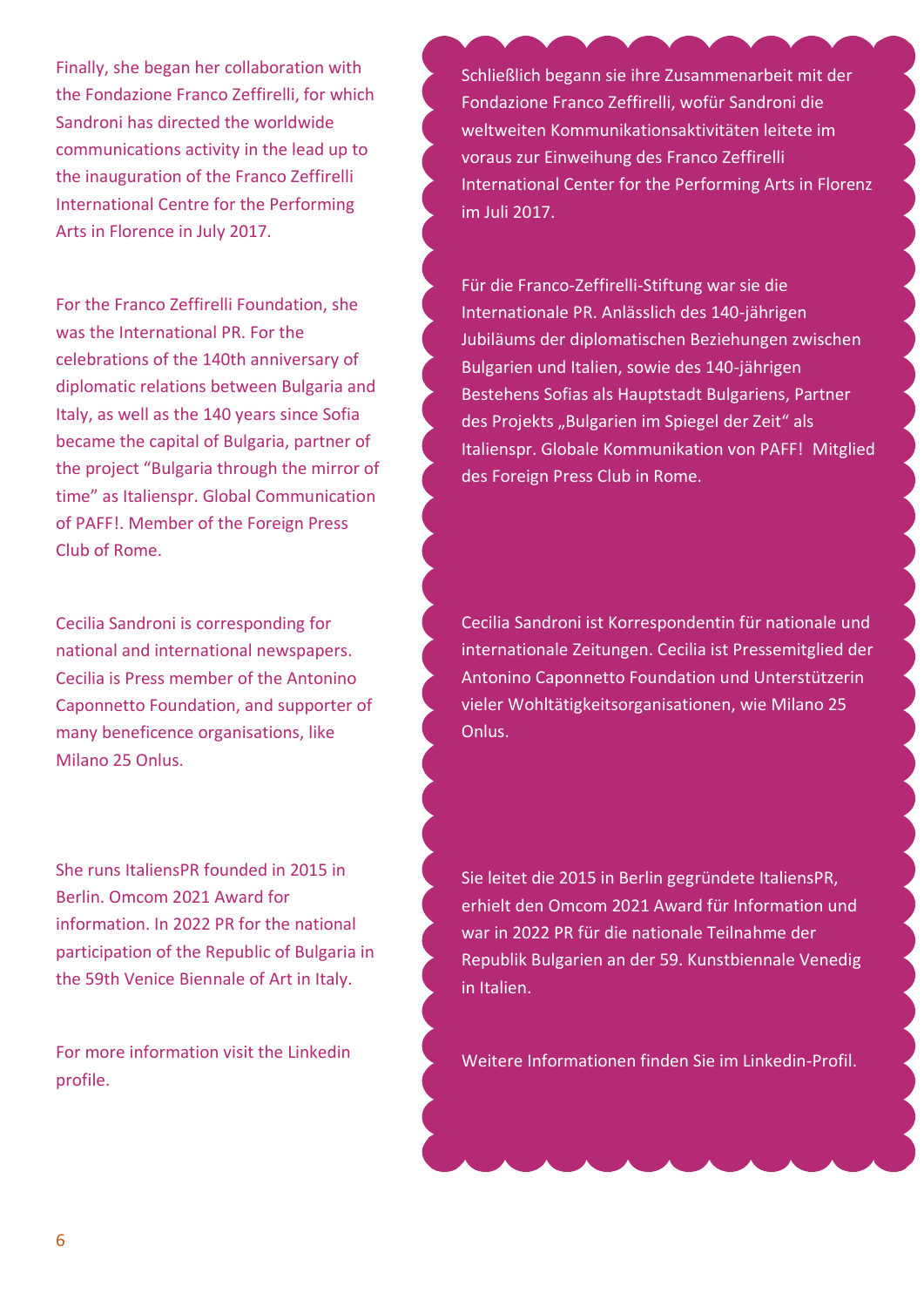# OUR SERVICE UNSER SERVICE

# Cross Culteral PR

*Cross Cultural PR, Global Press and News, Cultural diplomacy.*

# International Institutional PR

*Institutional PR, sponsorships and institutional events.* 

# Journalists for Human Rights

*Local and global journalists, media outlets, civil society, human rights coverage in local and global contexts.*

# Cultural Tourism

*A type of tourism activity in which the visitor's essential motivation is to learn, discover, experience and consume the tangible and intangible cultural attractions/products in a tourism destination.*

# Corporate Storytelling

*Study of narrative strategies and their declination on the different channels brand-telling. Business conversation and transmedia storytelling methods.*

### *Interkulturelle PR*

*Interkulturelle PR, Globale Presse und Nachrichten, Kulturdiplomatie.*

# Internationale institutionelle PR

*Institutionelle PR, Sponsorings und institutionelle Veranstaltungen.*

# *Journalisten für Menschenrechte*

*Lokale und globale JournalistenInnen, Medien, Zivilgesellschaft und Menschenrechtsberichterstattung im lokalen und globalen Kontext.*

# *Kultureller Tourismus*

*Eine Art von touristische Aktivität, bei der die wesentliche Motivation des Besuchers darin besteht, die materiellen und immateriellen kulturellen Attraktionen/Produkte in einem Tourismusziel zu lernen, entdecken, erleben und konsumieren.*

# *Firmen Geschichtenerzählen*

*Untersuchung von Erzählstrategien und deren Deklination auf den verschiedenen Brand-Telling-Kanälen. Geschäftsgespräche und transmediale Storytelling-Methoden.*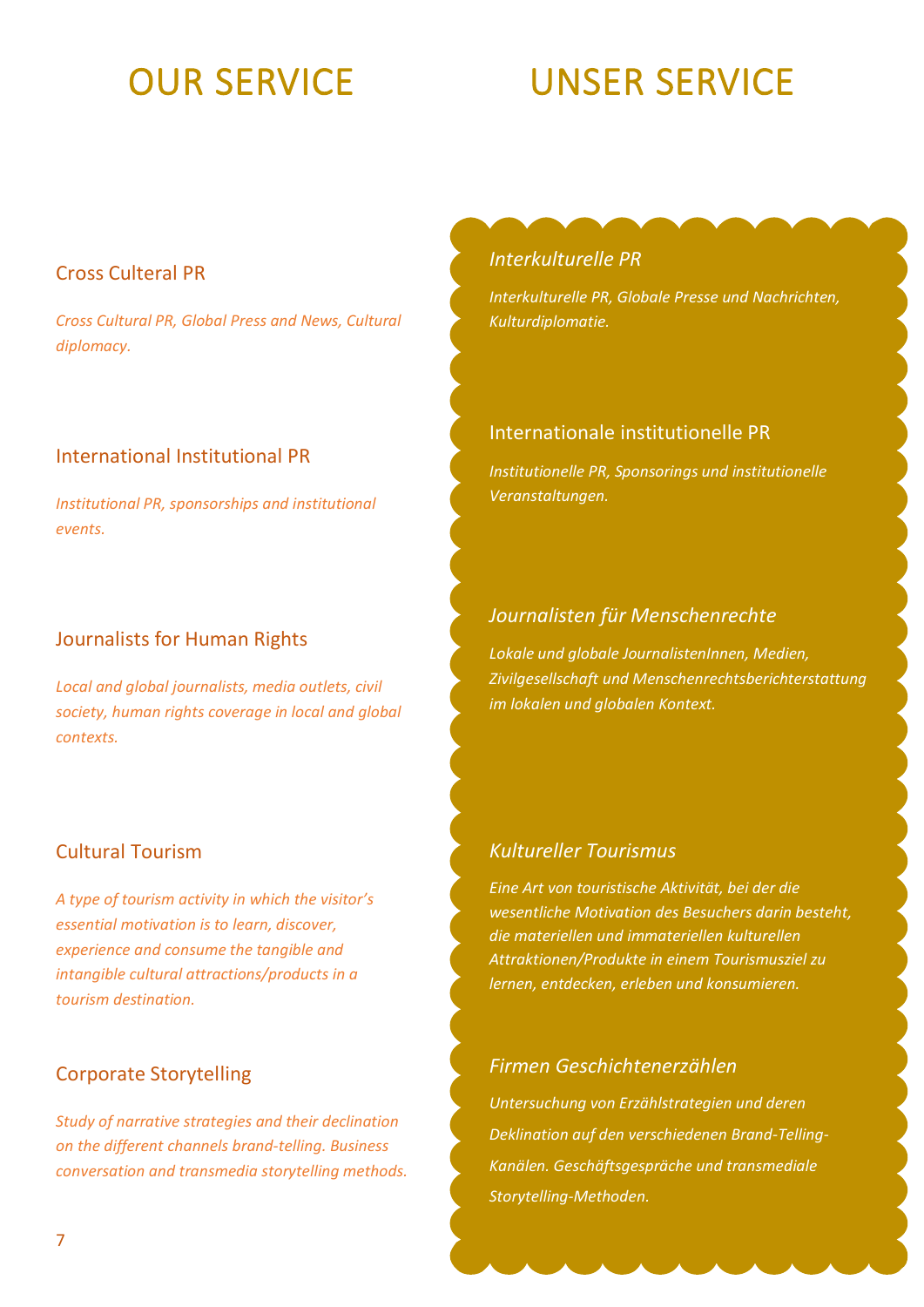#### Media Reporting

*To measure corporate, PR and brand coverage to help clients gain a clear understanding of their profile and the impact of their communications and marketing activities across global news and social media.*

#### **Corporate**

*Social and cultural responsibility*

#### **Training**

*Media Training & Dynamic Public Speaking*

#### Photo Reportage

*They say image is everything and we agree*

#### Video Reportage

*As the act of reporting news as a social mission*

#### Digital Strategies

*Digital PR, social network management and contact management creation*

#### *Medienberichterstattung*

*Messung der Unternehmens-, PR- und Markenabdeckung, um Kunden zu helfen, ein klares Verständnis ihres Profils und der Auswirkungen ihrer Kommunikations- und Marketingaktivitäten in globalen Nachrichten und sozialen Medien zu erlangen.*

# Unternehmen

*Soziale und kulturelle Verantwortung*

#### Ausbildung

*Medientraining und dynamisches öffentliches Reden*

#### Fotoreportage

*Man sagen, dass Image alles ist, und wir stimmen dem zu*

#### Videoreportage

*Nachrichtenberichterstattung als sozialer Auftrag*

#### *Digitale Strategien*

*Digitale PR, Verwaltung sozialer Netzwerke und Erstellung von Kontaktverwaltungen*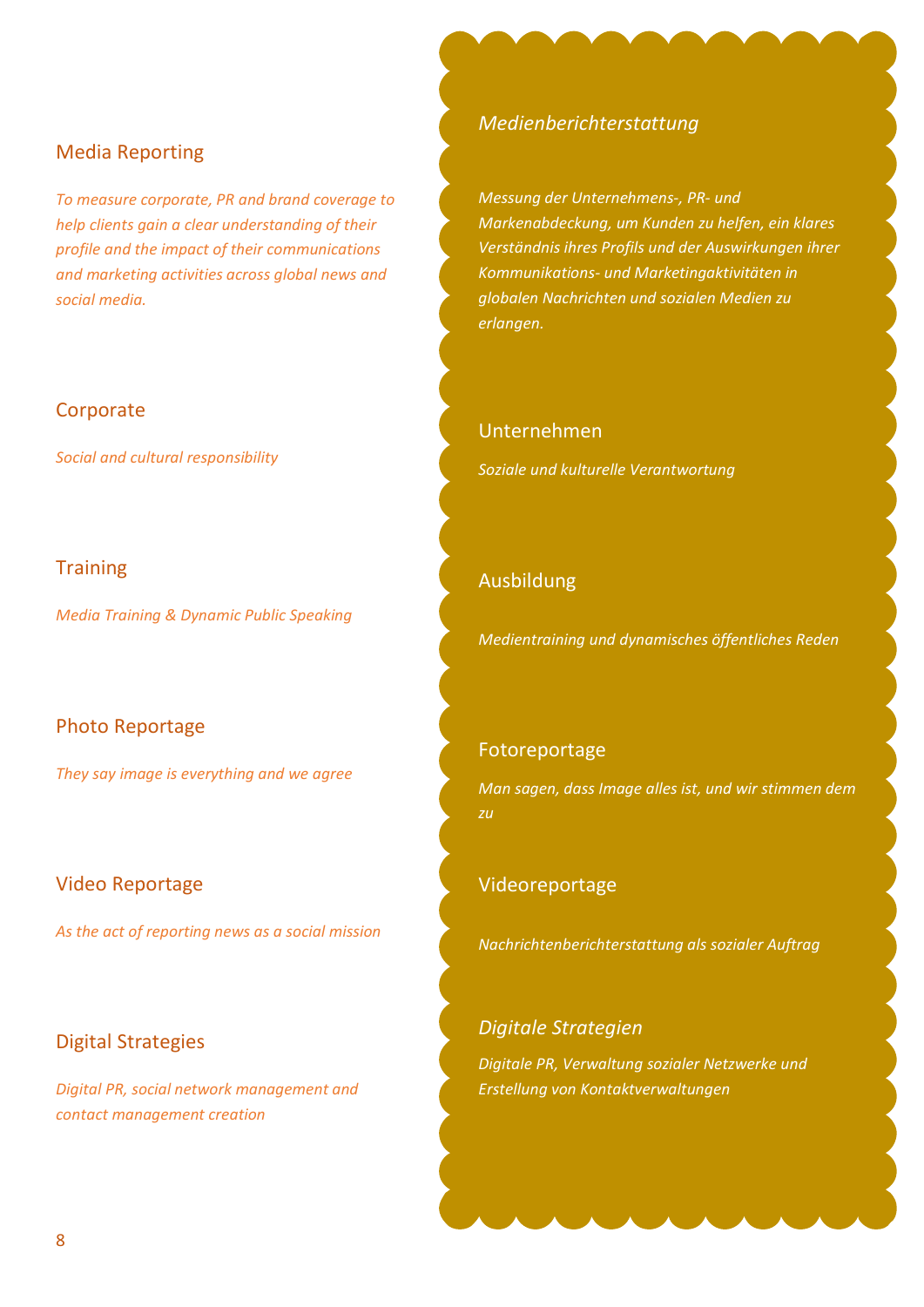# SERVICES DIENSTLEISTUNGEN

# Journalists for Human Rights

Italienspr has worked around the world to train and engage local and global journalists, media outlets, civil society organizations and other relevant stakeholders to strengthen and improve human rights coverage in local and global contexts.

Our mission is to ensure People have strong independent journalism in their communities by strengthening, supporting, and unifying independent media organizations nationwide.

# Cultural Tourism

Culture and tourism stem from the very definition of cultural tourism, which is defined as: "A type of tourism activity in which the visitor's essential motivation is to learn, discover, experience and consume the tangible and intangible cultural attractions/products in a tourism destination. These attractions/products relate to a set of distinctive material, intellectual, spiritual and emotional features of a society that encompasses arts and architecture, historical and cultural heritage, culinary heritage, literature, music, creative industries and the living cultures with their lifestyles, value systems, beliefs and traditions".

#### Journalisten für Menschenrechte

ItaliensPR hat weltweit daran gearbeitet lokale und globale Journalisten, Medien, Organisationen der Zivilgesellschaft und andere relevante Interessengruppen auszubilden und zu engagieren, um die Berichterstattung über Menschenrechte in lokalen und globalen Kontexten zu stärken und zu verbessern.

Unsere Mission ist es sicherzustellen, dass die Menschen in ihren Gemeinden einen starken, unabhängigen Journalismus haben, indem wir unabhängige Medienorganisationen im ganzen Land stärken, unterstützen und vereinen.

### Kultureller Tourismus

Kultur und Tourismus ergeben sich aus der eigentlichen Definition von Kulturtourismus, das wie folgt definiert ist: "Eine Art von touristische Aktivität, bei der die wesentliche Motivation des Besuchers darin besteht, die materiellen und immateriellen kulturellen Attraktionen/Produkte in einem Tourismusziel zu lernen, entdecken, erleben und konsumieren. Diese Attraktionen/Produkte beziehen sich auf eine Reihe von charakteristischen materiellen, intellektuellen, spirituellen und emotionalen Merkmalen einer Gesellschaft, die Kunst und Architektur, historisches und kulturelles Erbe, kulinarisches Erbe, Literatur, Musik, kreative Industrien und die lebendigen Kulturen mit ihren Lebensstilen,Wertesysteme, Überzeugungen und Traditionen umfasst".